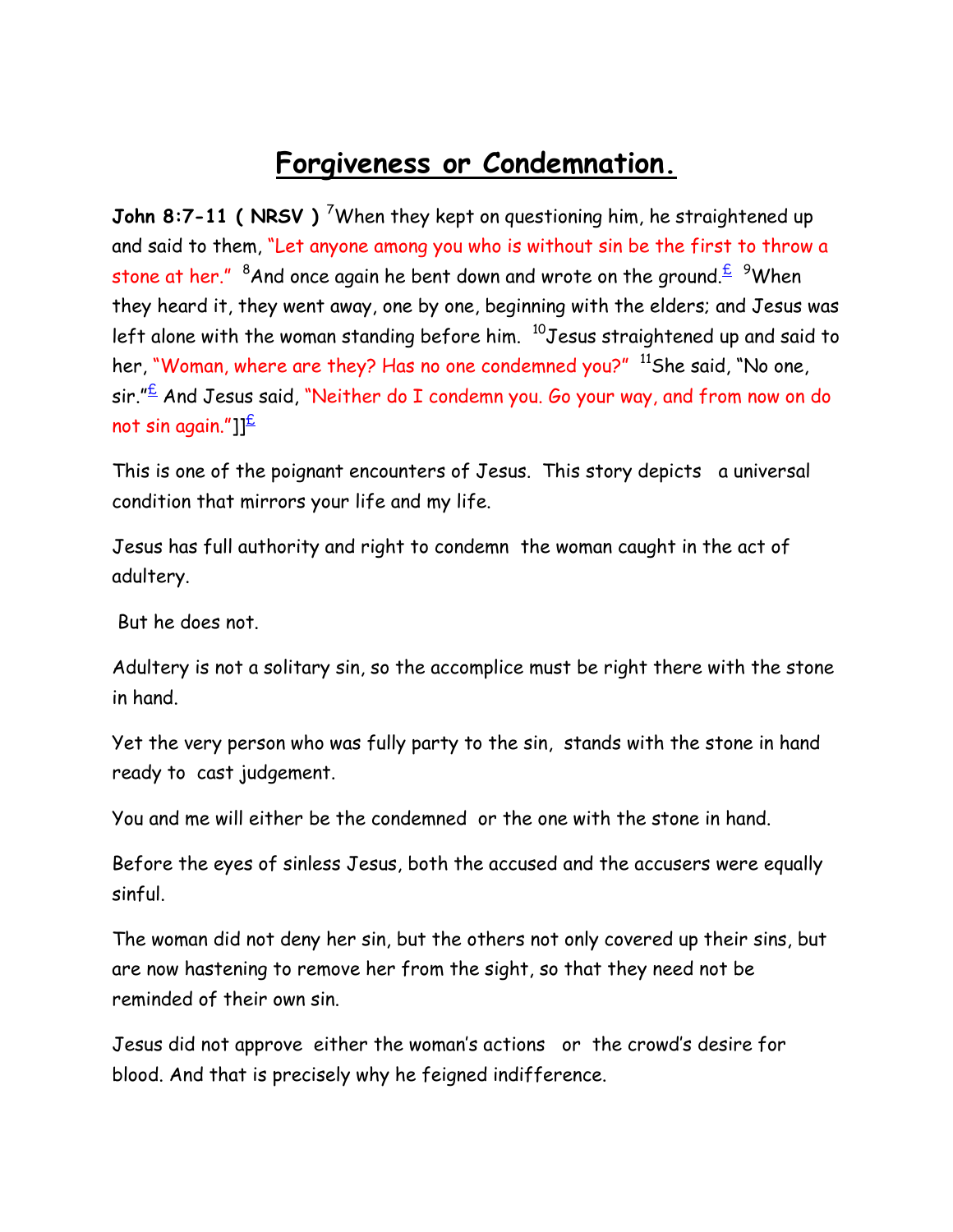Actually He was scribbling in the sand pretending not to be in the thick of the action. Only when they pressed He looks up at them and says, "Let one who is sinless, may him cast the first stone."

And again He stared at the sand scribbling. There must have been pindrop silence. It is interesting to note that it was the elders who exited first, smitten by their conscience.

It didn't take long time for the elders who have a lot of "experience in sin" to diagnose the sinfulness of their lives and start leaving.

When the mirror was held to their soul, they knew they were no better than her and left.

But it was actually the woman who went out released and blessed by Jesus.

I would rather be at the feet of Jesus asking to be forgiven, rather having the stone in the hand to condemn.

Sadly most Christians, have stones in their hand little realizing that the Saviour has paid it all and we are called to preach grace and forgiveness.

But when we constantly condemn others, we unconsciously think of ourselves as better and conveniently condemn others who do not measure up according to our standards.

This the Lord abhors.

It is only the one who confesses the sins is forgiven and receives mercy, but not the one who hides sin.

Somehow after we have become "respectable" Christians, we feel we are immune to sin and head and shoulders above people like the common prostitute.

But whether it is adultery or white collared lie, Jesus paid the heavy prize on the Cross. It is no less than the Blood of Christ for both. Forgiveness and grace never come cheap.

When He extends grace and mercy, why should we condemn?